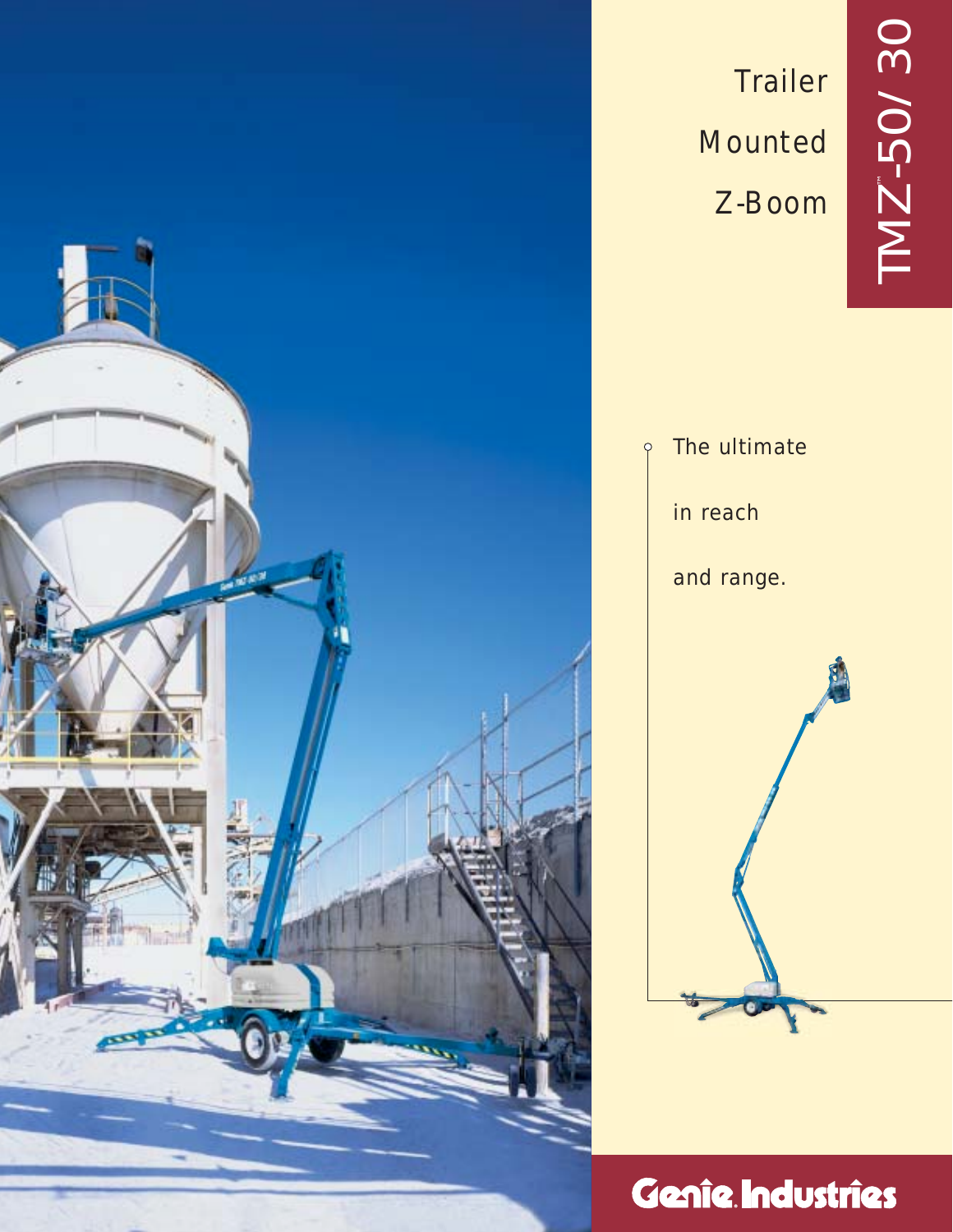# Industry Leading Design and Performance

industry leading outreach and working range and the highest towing speed rating available. The TMZ-50/30<br>also provides many unique features, such as hydraulic outriggers, automatic machine leveling and an optional<br>material Genie's trailer mounted booms are an excellent value in high-reach equipment. The TMZ-50/30 provides industry leading outreach and working range and the highest towing speed rating available. The TMZ-50/30 also provides many unique features, such as hydraulic outriggers, automatic machine leveling and an optional material lifting attachment.

## Standard Features

#### 135 Degree Jib Boom Working Range

A 4 ft 6 in (1.4 m) articulating jib boom allows you to position the platform above or below horizontal.



#### Easy to Transport

The TMZ is easily towed behind any vehicle with a class 3 hitch. Several hitch receptacles are available. Genie's maximum highway tow speed rating of 60 mph (97 km/h) is the highest in the industry, providing faster transportation to job sites.

#### Dual Pneumatic Jockey Wheels

Heavy-duty jockey wheels balance the TMZ for precise positioning of the machine during setup and transportation.

#### Large Outrigger Footpads

The outriggers incorporate large  $10 \times 10$  in  $(25 \times 25$  cm) non-marking footpads for use on sensitive flooring and in rough terrain job sites.



#### Easy-To-Read Controls

Both ground controls and platform controls feature an easy-to-use system. The control buttons are logically positioned around an image of the machine for easy identification of button functions.

#### Fully Enclosed Cable Track System

The fully enclosed cable track system protects electrical and hydraulic lines from debris and damage, providing a high level of durability against rough job site environments.

#### Generator Interface Area

Generators up to  $24 \times 20 \times 16$  % in (61 x 51 x 42 cm) fit perfectly in the TMZ's generator interface area. The junction box and shelf are standard.

#### Swing-Out Battery Trays

Swing-out trays provide the best accessibility to batteries in the industry. Lockable, hinged covers provide security.



## Options and Accessories

#### Material Lifting

A quick-disconnect platform and material lift hook attachment allow you to easily convert the Genie TMZ into a material lift capable of raising 500 lb (227 kg).

#### Drive and Set Option

The drive and set option provides the ability to drive the TMZ-50/30 from the platform when it is in the fully lowered position. The drive and set option also provides outrigger deploying, retracting and automatic leveling functions from the platform when it is fully lowered.

#### Platform Rotation

A manual rotate mechanism allows the operator to rotate the platform 45 degrees horizontally in each direction.



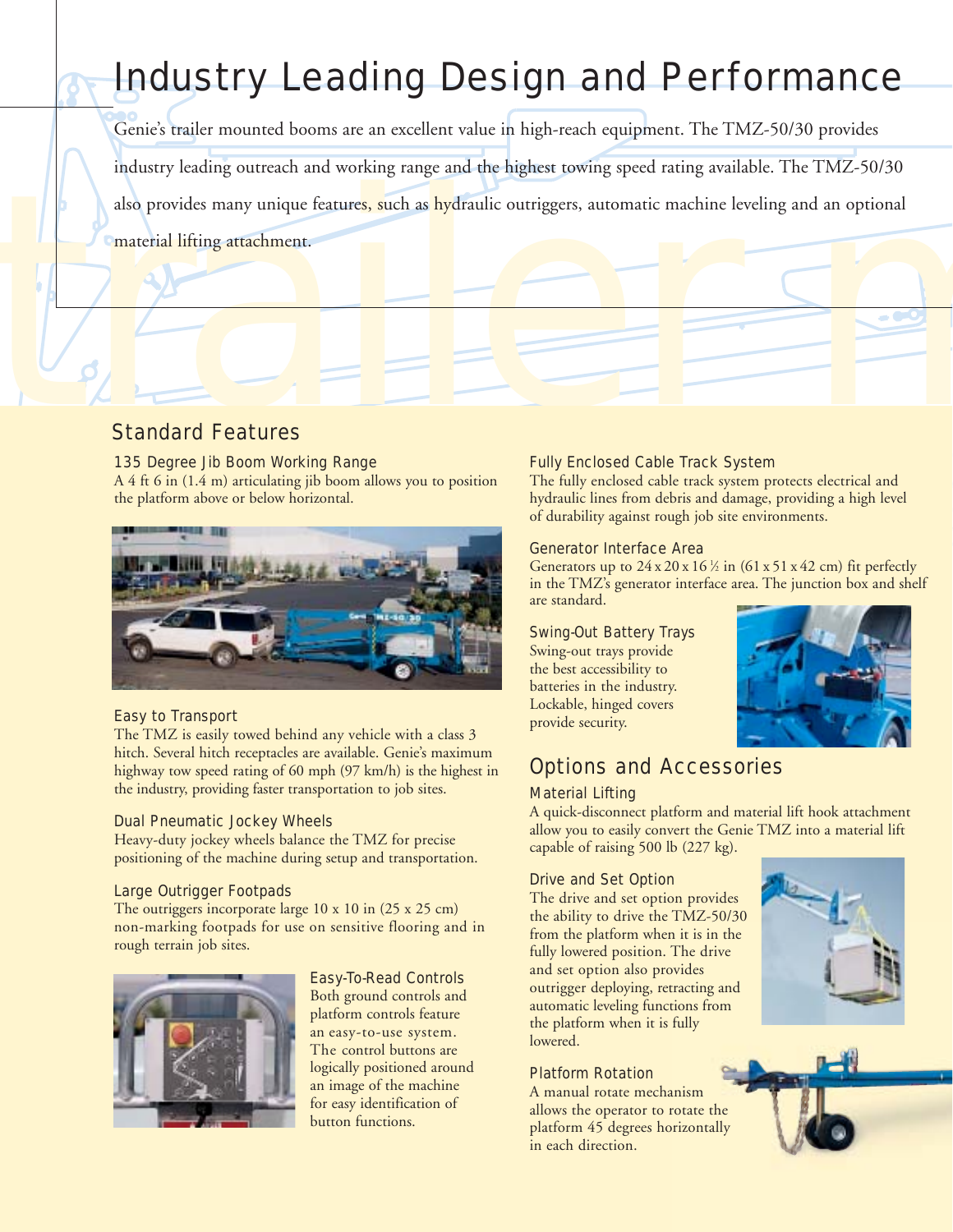#### Automatic Leveling System (patents pending)

**book of the Company of the Company of the Company of the Company of the Company of the Company of the Company** 

m

The exclusive Genie Automatic Leveling System is "self-leveling" and is standard equipment on all TMZ-50/30 models. This system provides industry-leading 10 degrees leveling capability and allows the operator to hydraulically deploy the outriggers and automatically level the machine from the ground controls. Machine setup can be completed in less than 25 seconds when the operator deploys all four outriggers simultaneously.

The system self-levels the machine to 1 degree in all directions. The level sensor alarm will not sound unless the machine is over 2 degrees out of level. This built-in tolerance provides resistance to level sensor "nuisance tripping", which can be a common occurrence on other trailer mounted booms. This feature increases productivity and sets the Genie TMZ-50/30 apart from the competition.

**AND**